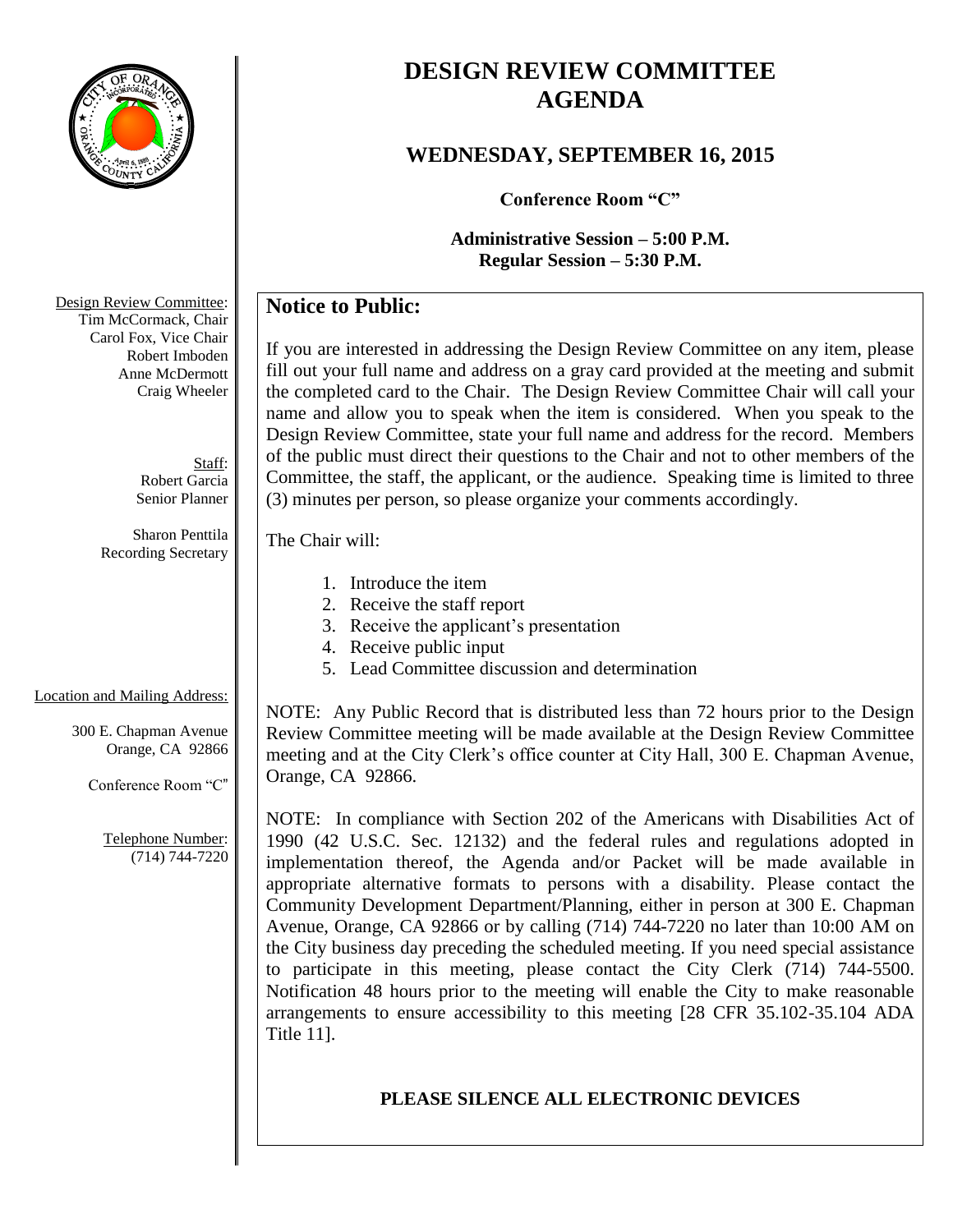The Committee holds an Administrative Session to receive general information from the staff and to conduct an initial review of Minutes of prior meetings. The Session is open to the public; however, no public testimony is taken and no decisions are made. Following the Administrative Session, the Regular Session will begin at 5:30 p.m.

- 1. Review of Agenda
- 2. Policy/Procedural Information
- 3. Review of Minutes: September 2, 2015

#### **Regular Session - 5:30 P.M.**

#### CALL TO ORDER:

### ROLL CALL:

#### PUBLIC PARTICIPATION:

Opportunity for members of the public to address the Design Review Committee on matters not listed on the Agenda.

#### CONSENT ITEMS: (1) APPROVAL OF MINUTES: September 2, 2015

All matters that are listed above as Consent Items are considered to be routine by the Design Review Committee and will be enacted by one motion. There will be no separate discussion of said items unless members of the Design Review Committee, staff, or the public request specific items to be removed from the Consent Items for separate action.

#### AGENDA ITEMS:

Continued Items:

- (2) [DRC No. 4797-15 Village at](http://www.cityoforange.org/civicax/filebank/blobdload.aspx?BlobID=16569) Orange Sign Program
	- A proposal for adoption of a new master sign program for the Village at Orange shopping center. The first review of the project took place on August 5, 2015.
	- 1500 E. Village Way
	- Staff Contact: Kelly Ribuffo
	- DRC Action: Recommendation to the Planning Commission